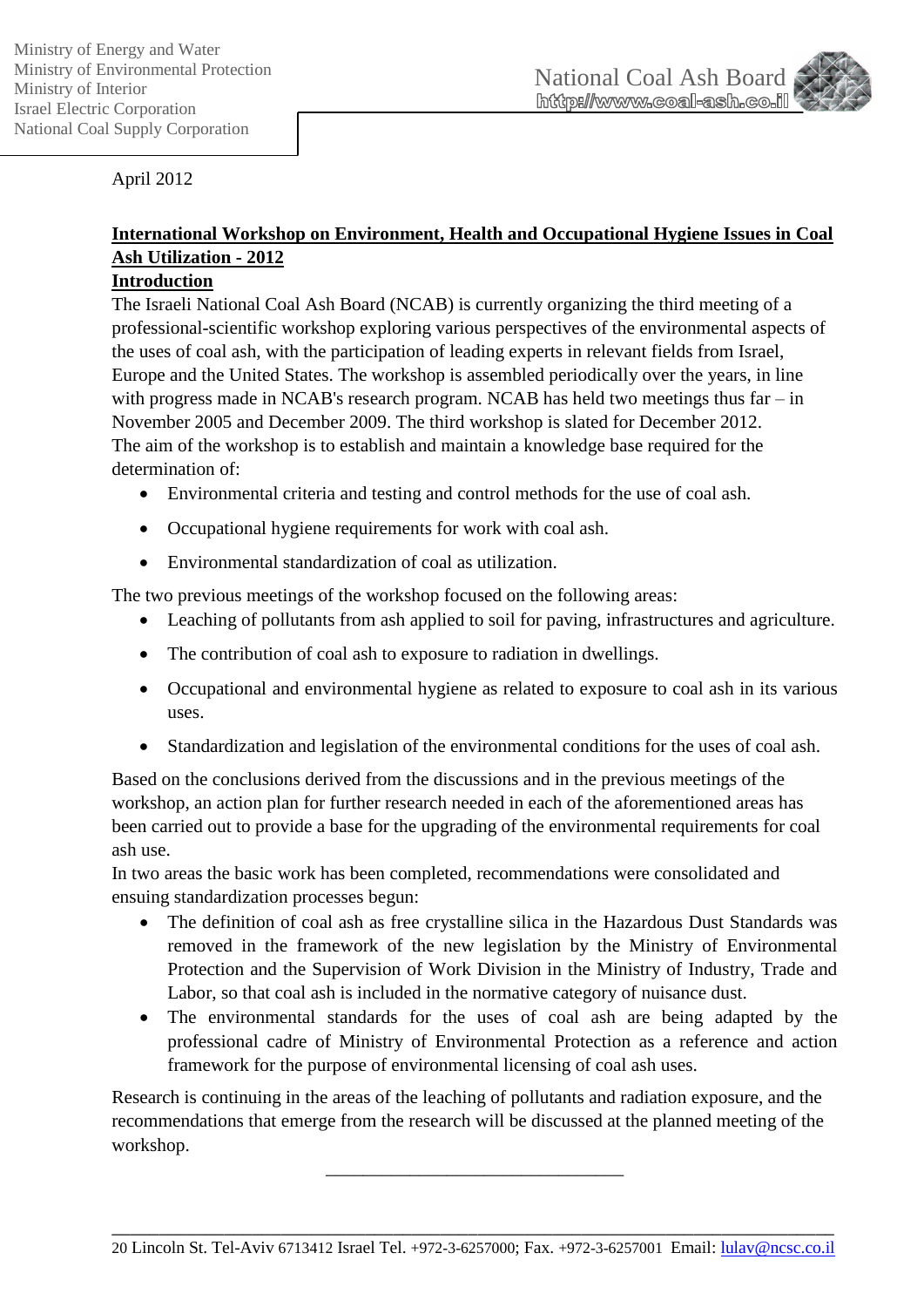

**The Knowledge Base** created by the laboratory and field research program of NCAB, is summarized below:

## **Leaching of pollutants in soil applications**

Pollutants in application of ash in infrastructures

- Dependence of changes in the solubility of oxyanions from fly ash in an aqueous alkaline environment on exposure time of the material to the environment.
- Examination of changes in the permeability to water in road embankments made of coal ash over time.
- Monitoring of chemical and mineral changes in the Jisr-el-Zarka embankment, constructed of fly ash, in the ten years since it was built.
- Monitoring of runoff plots in the Jisr-el-Zarka fly ash-made embankment ten years after it was built, as a follow up to the monitoring carried out in the first two years after construction.

Pollutants in agriculture

- Measurement of the contribution of fly ash to the concentrations of pollutants in the soil and in irrigated crops when the ash is used to improve soil and to stabilize sewage sludge applied to agricultural soils.
- Development of a method to estimate the release of selenium, vanadium and boron from fly ash contained in soil.

Based on the findings of the research, fly ash can be characterized as an inert monolith in paving applications, based on the European regulations and as a negligible contributor of pollutants to soil and crops in agricultural applications.

Based on the findings of the above studies and the conclusions drawn in the discussions held at the 2009 workshop, NCAB's Professional-Scientific Team – PST (pollutants) has drafted a proposal for environmental requirements for the applications of coal ash in infrastructures and agriculture that includes the following chapters:

- i. Environmental requirements for coal ash applications in paving and infrastructures;
- ii. Environmental requirements for coal ash applications in agriculture;
- iii. Procedures for monitoring pollutants in fly ash;
- iv. Application dependent maximum allowed values for trace element concentrations in coal ash.

The team has begun to develop a method to monitor the suitability of a given fly ash for use in paving, based on an assessment of the anticipated pollutant leachability. This determination is to be performed by extracting representative transfer coefficients from the pollutant concentrations obtained in leaching measurements with powdered ash to their concentrations in leachates from ash used as structural filler (monolith) in infrastructures. The team recently decided to wait for the completion of the process of developing leaching measurement procedures for powdered and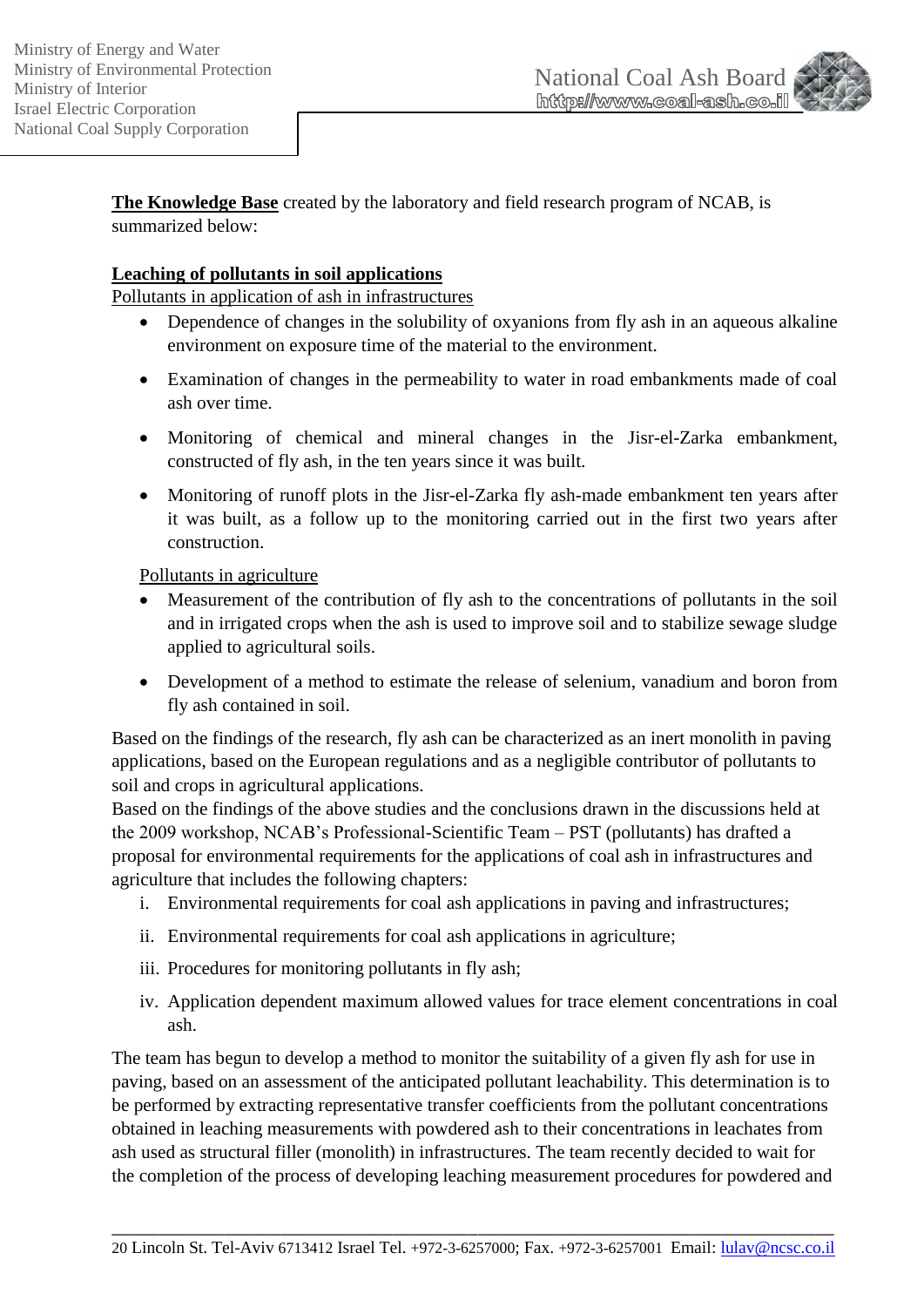

for compacted granular material conducted by the USEPA so as to use these procedures as analytical tools to determine the desired transfer coefficients.

## **Exposure to radiation in construction and other applications**

- Assessment of the contribution of coal ash in its different uses to radiation doses of exposed populations.
- Creating an infrastructure to monitor the exposure to radiation in the uses of ash.
- Survey of the international professional literature on radiation standards in construction.
- Radiation survey of common concretes, with and without coal ash, according to Israeli Standard 5098 – Content of Natural Radioactive Elements in Building Products.
- Refining of the model to assess the exposure to radiation from building products, including external exposure (gamma rays) and internal exposure (radon and its daughters).
- The effect of coal ash on the exhalation of radon from concrete.
- Assessment of the justification of ash in concrete on the basis of the preventive cautionary rules determined by the Israel National Radiation Protection Policy Committee.

From the findings and based on the various assessments, it can be determined that the contribution of ash to radiation in its various uses, and specifically in construction, is low to very low. The findings of the study and its conclusions were taken into consideration in the standardization for the exposure to radiation from building products in general.

\_\_\_\_\_\_\_\_\_\_\_\_\_\_\_\_\_\_\_\_\_\_\_\_\_\_\_\_\_\_\_\_

# **Program for the workshop to be conducted in December 2012**

The upcoming workshop will be two days long and, as noted, will focus on the environmental requirements for the uses of coal ash in two areas – soil applications and building products. The workshop will begin with a plenary session, continue with two parallel sessions and conclude with a final plenary session as follows:

- Opening session The opening session will be devoted to a presentation of the aims of the workshop, a forecast for the coal ash sector in view of the development plans of the electricity production and a discussion of the environmental policy for the promotion of coal ash uses.
- Session on pollutants This session will be devoted to assessment of the leaching of pollutants from ash in soil applications, analytical methods to assess the anticipated leaching of pollutants for each application and a proposal for an advanced version of the environmental requirements drafted by the PST (pollutants) to limit and regulate these applications.
- Session on radiation This session will be devoted to an assessment of the exposure to radiation in ash uses, the methods to measure the exhalation of radon from building products including implications on the assessment of the contribution of ash to radiation from concrete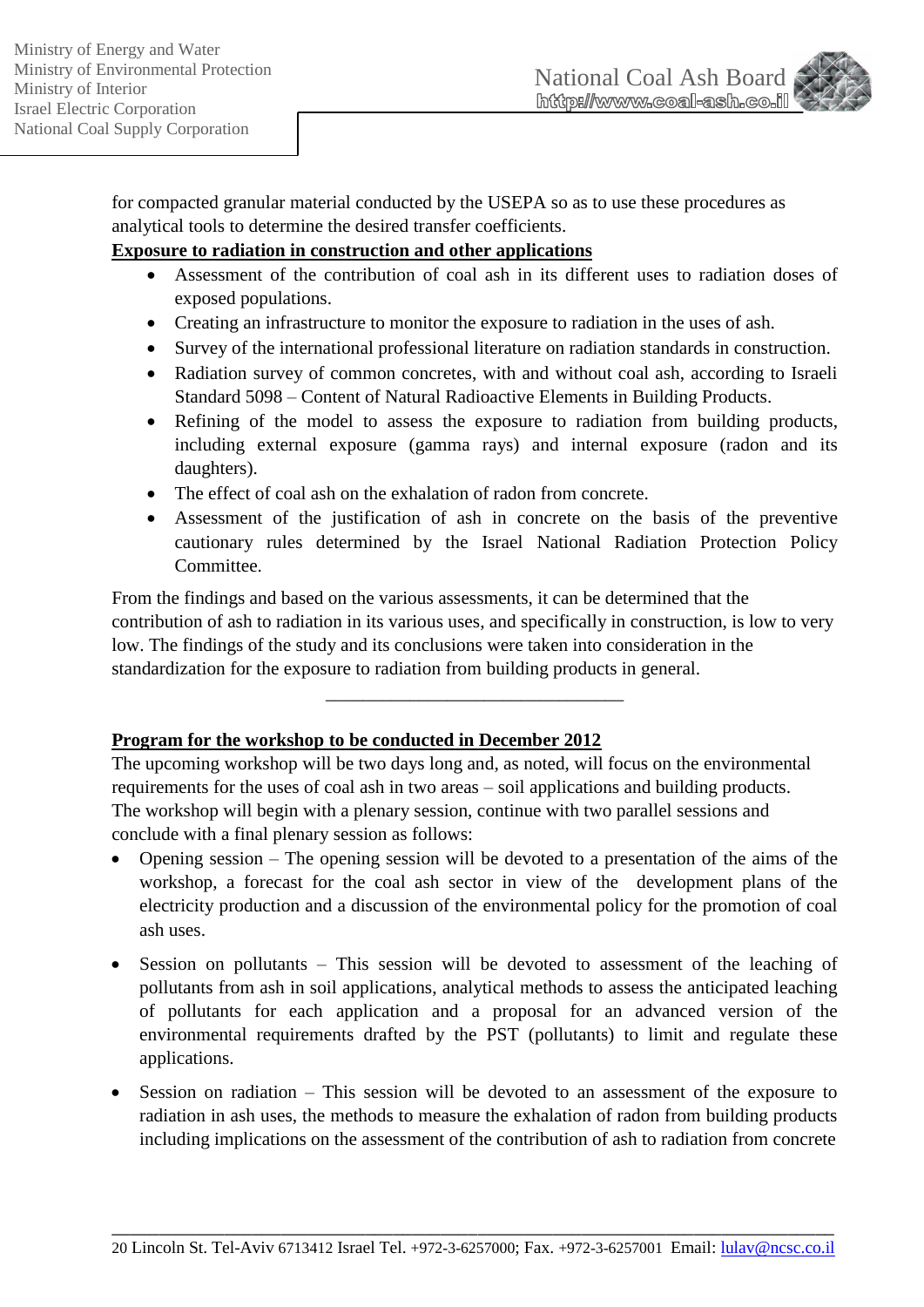

and the parameters in the standards for radiation from building products, in accordance with the most up-to-date guidelines of the international bodies for radiation safety.

 Concluding session – This session will be devoted to consolidating a work plan for completing the drafting of the necessary environmental requirements and the construction of monitoring tools.

| Day | <b>Session</b>                                                       |  |
|-----|----------------------------------------------------------------------|--|
|     | Opening - Introduction                                               |  |
|     | Pollutants – Environmental aspects   Radiation – Measurement methods |  |
| П   | Pollutants – Measurement methods   Radiation – Environmental aspects |  |
|     | Concluding session – Future work                                     |  |
|     |                                                                      |  |

#### **Main contents of the workshop**

#### **General**

#### **Promotion and application of coal ash uses**

A global outlook of the uses of coal ash – A survey of developments in the past two decades, which have been characterized by increased efforts to make beneficial use of coal ash instead of disposing of it as waste, in response to economic and environmental needs and based on the principles of sustainable development.

Update of the national coal ash master plan – To put the plan both in regard to uses and to storage infrastructures, in line with the transfer of emphasis in electricity generation from coal to natural gas.

## **Environmental monitoring of the uses of coal ash**

Environmental monitoring of ash from the point of view of both manufacturers and users – The philosophy of the ash organizations in the United States and Europe regarding the necessary conditions to make the most of the beneficial potential of coal ash in its various uses.

Environmental standards for the use of coal ash in Israel – The main points of the most up-to-date proposal for the standards that was constructed in line with developments in professional knowledge and in hands-on experience in application and in licensing procedures.

## **Leaching of pollutants**

## **Regulation of the uses of coal ash**

The recent revision in the legislative principles for the control of coal ash and its uses in the United States – An examination of changing the present designation based classification of coal ash in the waste standards: when disposed of as waste, the ash will be defined as "hazardous waste" and handled under federal supervision; and when the ash is put to a beneficial use it will be defined as "reusable waste" subject to environmental requirements, and put under state supervision.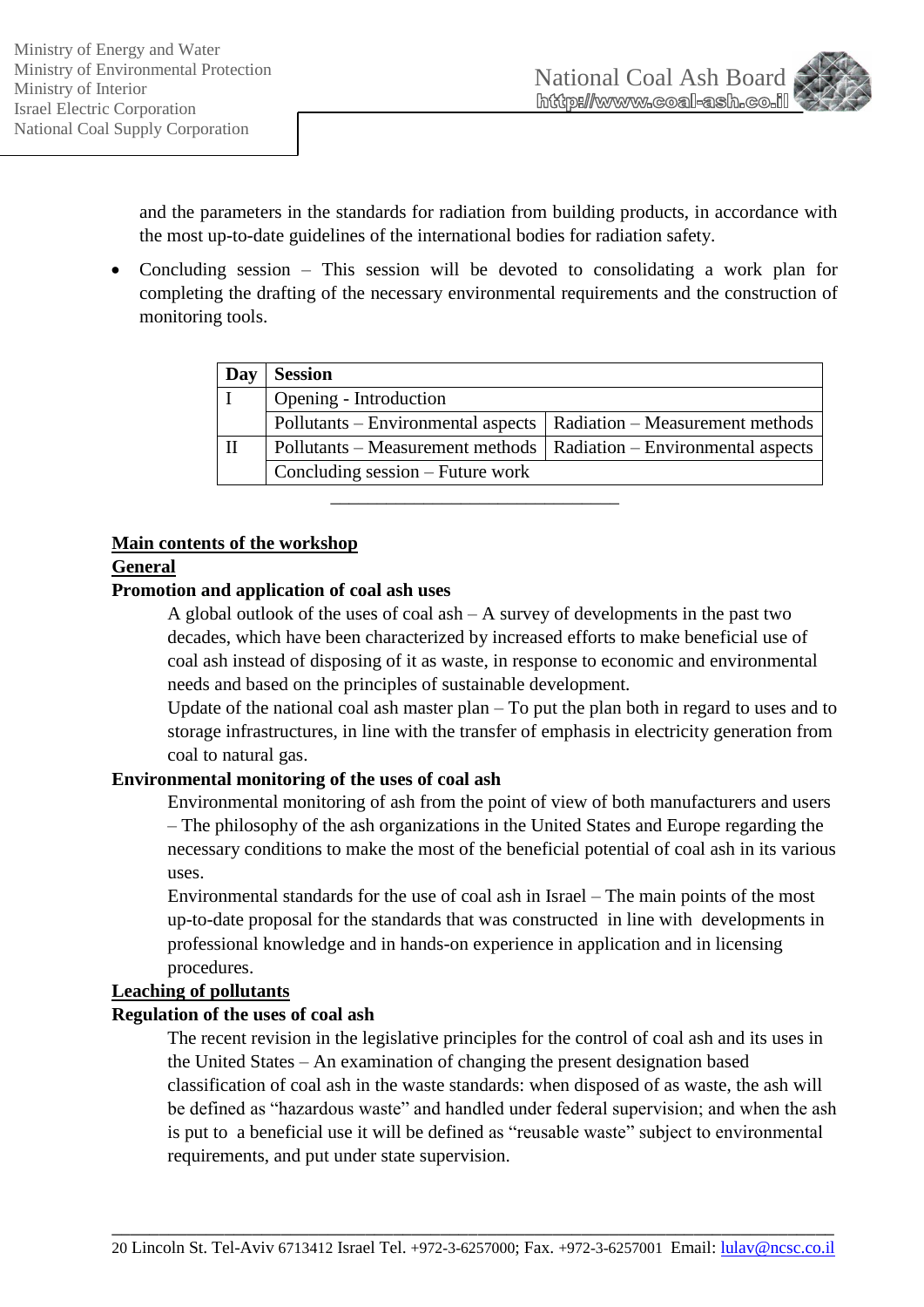

The uses of coal ash under the European waste standards and environmental control mechanisms – Maximum utilization of coal ash, both as a byproduct and through retrieval from landfill and storage sites, in accordance with the principles of sustainable development and subject to environmental controls provided by the existing tools in the waste related regulations.

## **Monitoring pollutants in the various uses of coal ash**

Development of new methods to analyze leachates by the USEPA – these methods incorporate the principles set in the European standards and better reflect the actual environmental conditions to which the ash is exposed to in its various uses. Concentrations of trace elements in Israeli ashes – findings of multiannual analyses. Characterization of Israeli ashes using the pHDT method – the plotting of trace element concentration in leachates vs pH as a basic tool to assess environmentally dependent pollution risks.

## **Environmental requirements for the uses of coal ash in soil**

Proposals for improved environmental requirements.

Monitoring procedures that conform to the proposed updated requirements – applicationdependent monitoring procedures and maximum allowed levels of pollutant concentrations in leachates.

#### **Future plans**

Proposals for future research and definition of the tests that need to be performed to further expand of our knowledge base.

#### **Radiation exposure**

#### **Monitoring radiation exposure**

International guidelines for monitoring of radiation exposure – A survey of the up-to-date guidelines published in 2011, including doubling of the dose coefficient associated with exposure to radon and its daughters.

European standards for controlling radiation exposure  $-A$  survey of the up-to-date 2011 version that requires the establishment of procedures to control radiation exposure by member states, including exposure to radiation from building products.

## **Radiation exposure in coal ash uses**

Assessment of the exposure of the Israeli public to ionizing radiation from natural sources  $-a$ comprehensive survey that was recently carried out as a supplement to the UNSCEAR report of 2000, of the natural radiation levels from environmental and man-modified sources, including those due to more recent building products that contain coal ash, the ash being relatively enriched with radioactive elements. A calculation of the average radiation dose received by members of the public is included.

Utilization of coal ash in the Israeli concrete industry – The ash is a partial substitute for sand and cement in concrete mixes regulated by the most up-to-date standards for cement and concrete and practiced in the current and anticipated building techniques.

Control of the exposure to radiation caused by coal ash in its different uses – A survey of the contribution of coal ash to radiation exposure in its various uses and the existing and required control mechanisms; comparison of the Israeli case to the accepted situation around the world.